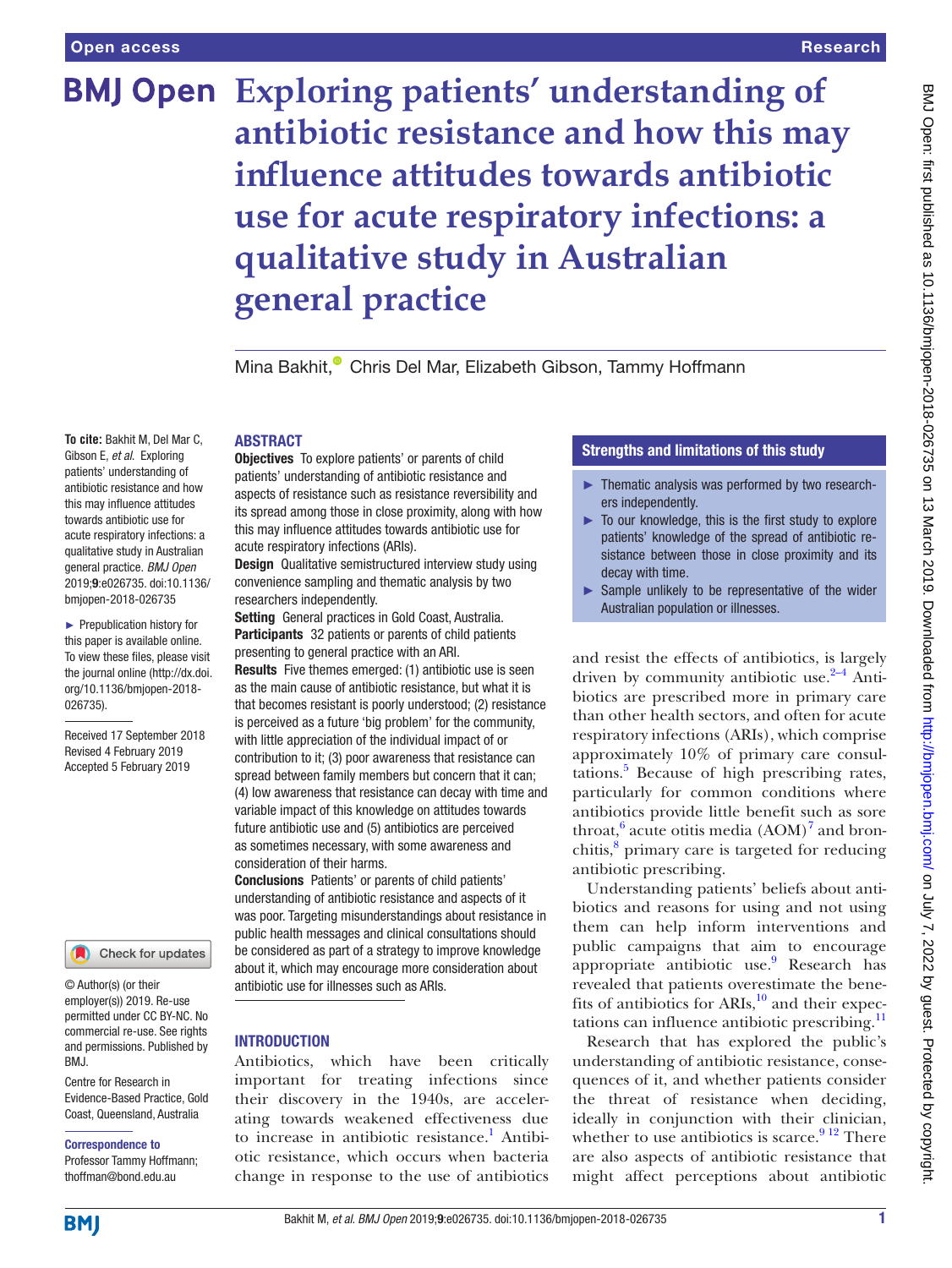use, but patients' understanding of and views about these have not been investigated. This includes that antibiotic use increases resistance in the period following use, but this resistance decays with time, $\frac{4}{3}$  $\frac{4}{3}$  $\frac{4}{3}$  and that resistance can be transmitted between people in close proximity such as family and household members. $13$  How knowledge of this might influence patients' beliefs about antibiotic use for minor self-limiting illnesses such as ARIs is unknown. Such information is needed to ensure that clinical consultations and public health campaigns about antibiotic use cover all the appropriate and relevant key messages.

This study aimed to explore, in a sample of patients, or parents of child patients, presenting to a general practitioner (GP) directly after the decision-making point in a clinical encounter for ARI, their understanding of: (1) antibiotic resistance in general and (2) aspects of antibiotic resistance, including resistance decay and spread among people in close proximity, and how attitudes towards antibiotic use may be influenced by this understanding.

# **METHODS**

#### **Design**

This was a qualitative study which used semistructured interviews to explore participants' understanding of antibiotic resistance and implications for decisions about antibiotic use.

#### Participants and setting

Recruitment and the interviews occurred in general practices in Southeast Queensland, Australia that had been recruited as part of an ongoing cluster randomised trial.<sup>14</sup> The trial intervention that was provided to the general practices was three patient decision aids (for AOM), acute sore throat and acute bronchitis) and a 15min video that demonstrated shared decision-making. Practices randomised to the control group did not receive any active intervention.

Recruitment of participants for this study occurred between September 2016 and June 2017 from both the intervention and control practices. Practice managers' approvals were obtained through email communication and recruitment days were organised according to each practice's preference. Patients were eligible to participate if they met these criteria. The first was that they were an adult (or parent of a sick child) 18 years or older consulting a consenting GP with one of three ARIs (AOM, acute sore throat, acute bronchitis) for the first time for that illness episode. We recruited adults and children as both experience ARIs and with a few exceptions, the benefits and harms of antibiotics for ARIs, along with the risk and consequences of antibiotic resistance, are similar for both groups. Other criteria were that participants could understand and read English and provide written informed consent.

#### Patient and public involvement

No patients or members of the public were involved in the design of this study. However, they were involved in

### Box 1 Summary of topic guide for interviews

- <span id="page-1-0"></span>► 'Usual' approaches of expecting and/or using antibiotics for managing acute respiratory infections, including beliefs about necessity of antibiotics, their benefits and harms and other influences on decision-making about antibiotic use
- ► Understanding of the meaning of 'antibiotic resistance', its cause/s, and implications of it. (If the participant did not know what resistance was, the interviewer provided a brief explanation before proceeding to next questions).
- ► Awareness that antibiotic resistance can spread between those in close proximity (such as family and household members) and if unaware, reactions to being told that it can.
- ► Awareness that antibiotic resistance can decay over time and if unaware, reactions to being told that it can.

the development of the decision aids used by GPs in some of the recruited general practices. Patients were involved in this study as participants. The results of this study were disseminated to interested study participants by email.

#### **Procedure**

The interviews were conducted by one author (MB), using an interview topic guide (summarised in [box](#page-1-0) 1). The topic guide was developed based on a systematic review of relevant literature, $12$  and findings from a cross-sectional study of Australian parents' experiences of ARI management and antibiotic use in primary care. $10$  The questions were piloted with two eligible participants who were not recruited into the study, and minor rephrasing of some questions occurred after piloting.

Some practices organised a room for the interviews, whereas at other practices, the interviews occurred in a private area of the waiting room. The recruitment process differed according to each practice's preference. At some practices, the interviewer (assisted by practice staff) approached only patients who were waiting to see the GPs who were participating. At other practices, the interviewer approached all waiting patients and asked if they were waiting to see one of the participating GPs (GP names were listed and shown to patients). If so, recruitment proceeded. Patient eligibility was determined by asking the patients if they were suffering from one of the following symptoms (sore throat, cough, ear pain), with the diagnosis confirmed afterwards by the treating GP. Potential participants were provided with a verbal explanation of the study and a written study information sheet. After confirming eligibility and obtaining written consent, each participant was interviewed for an average of approximately 15min directly after leaving the consultation room. Patients were interviewed directly after the consultation because this is: (1) for most, the time of decision-making about whether to take antibiotics, (2) important for reducing recall bias and (3) enabled face-toface interviews to occur. Interviews were audio recorded, with participants' consent, and transcribed verbatim afterwards. The interview recording was deleted if a patient was diagnosed by their GP as having an illness other than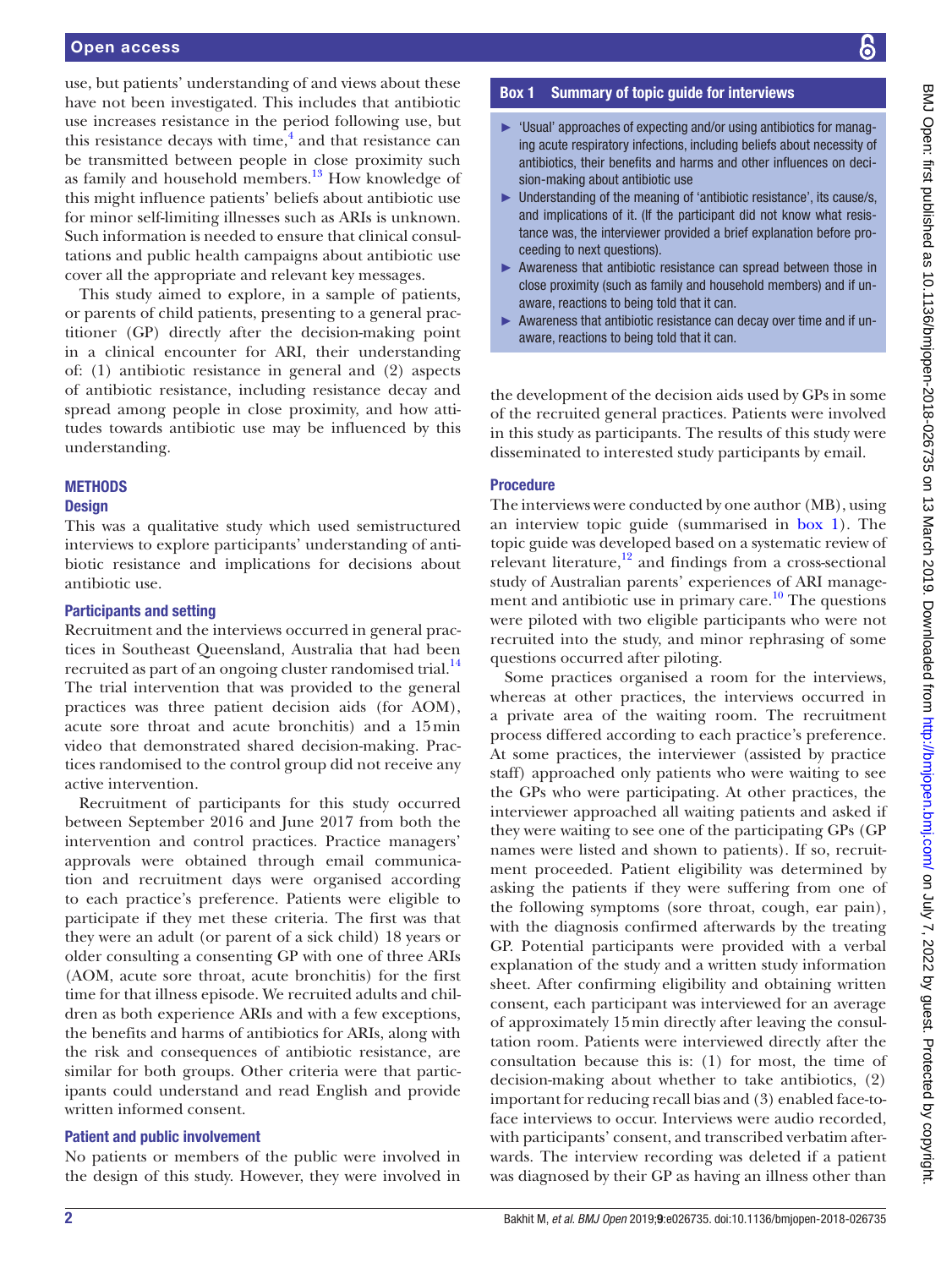an ARI. This occurred for one recording as the patient had a cough from a chronic illness.

# Data analysis

After 26 participants had been interviewed, a preliminary thematic analysis was undertaken. It was decided that data saturation had not occurred, and recruitment of participants continued until data saturation was obtained at 32 participants. This was defined as when no new ideas or constructs emerged from two consecutive interviews.<sup>15</sup> Two authors (MB and EG) then independently used the process for thematic analysis outlined by Braun and Clarke.<sup>16</sup> After familiarising themselves with the interview transcripts, they generated overarching themes and subthemes. This was a data-driven process that was partially inductive in nature. The authors compared and discussed their themes and analyses and with the input of an additional researcher (TH), came to consensus. The themes and illustrative quotes were then agreed to by all authors.

# **RESULTS**

# Participant characteristics

We approached 208 patients in five general practices: 41 met the inclusion criterion of having an ARI, and of these, 32 (18 adult patients and 14 parents of sick children) consented to participate. The most common reason given for declining participation was insufficient time to be interviewed. Participants' mean age was 38 years (range 18–74), the majority were female (n=25, 78%) and half  $(n=16, 50\%)$  were consulting for an episode of acute bronchitis ([table](#page-3-0) 1).

# Themes

Five themes emerged, and these are presented below and supported by illustrative quotes.

# Theme 1: antibiotic use is seen as the main cause of antibiotic resistance, but what it is that becomes resistant is poorly understood

Many participants thought that antibiotic overuse or misuse in people drives antibiotic resistance—'Sometimes people think they need antibiotics. That's where they can lead to resistance because they have them too much' (P03); with a few mentioning other reasons such as antibiotic use in animals; 'Through our food, that sort of thing, it does seem to be a concern now. Like, animals getting fed antibiotics' (P12); or not using the full antibiotic course 'But if you use them … you don't take the full dose, obviously like in that you've got your certain bugs coming out.' (P25).

Nearly all participants thought that antibiotic resistance is when the body becomes resistant to antibiotics:

'Antibiotic resistance, your body is resistant to it and maybe you've used too much of it… antibiotics' (P16) 'Antibiotic resistance is possibly your body, rejecting the benefits of the antibiotics … it's almost like the body gets used to the antibiotic' (P10)

'If you take antibiotics too regularly, your body stops, reacting to them, or they stop having an impact' (P04)

Some participants still had misperceptions after the interviewer provided a simple explanation of what antibiotic resistance is ('Antibiotic resistance happens when bacteria change to protect themselves from an antibiotic. They are then no longer killed by that antibiotic'):

'Oh, yeah, see I've never had that sort of problem. I've never heard it. Whenever I've taken it, maybe I wasn't sick enough to sort of resist it. It's always worked. And for the time that I had to take more than once, a repeat, you know.' (P23)

# Theme 2: resistance is perceived as a future 'big problem' for the community, with little appreciation of the individual impact of, or contribution to it

Most participants perceived antibiotic resistance as a community problem caused by others who misuse antibiotics:

'… if people are over using it. Yeah, especially with their children when they're so young. If they're regularly on antibiotics, yeah….'(P06)

'I imagine there would be some pockets of the community that it [antibiotic resistance] might be an issue for.' (P04)

'I think it's a big problem. People like to get antibiotics and just solve things instantly. Like people don't like to wait and see what happens, they like to get something—even if they think it's going to work or not, they just—something to make it better.' (P15)

Most participants described resistance as a problem that will not impact them individually—'I don't think it's a big issue for me' (P09); 'I think I'll get through my life without it impacting on it' (P21). A few participants described their worry about antibiotic resistance, although by many it was viewed as a future or a hypothetical concern:

'Oh, huge, I don't want that to happen… Um, well, if she got sick and constantly needed antibiotics… you know, then obviously in—as she gets older, they'd stop working as much as you wouldn't be able to treat infections as much and I don't want that to happen' (P03)

'… it could become a big problem if the so-called superbugs, um, come out and about later on, yeah.' (P09)

'It still concerns me, um, because someone as young as my twoyear-old son—I guess in an older person, it's perhaps not as concerning because over the course of a life time. but I think the message is out there that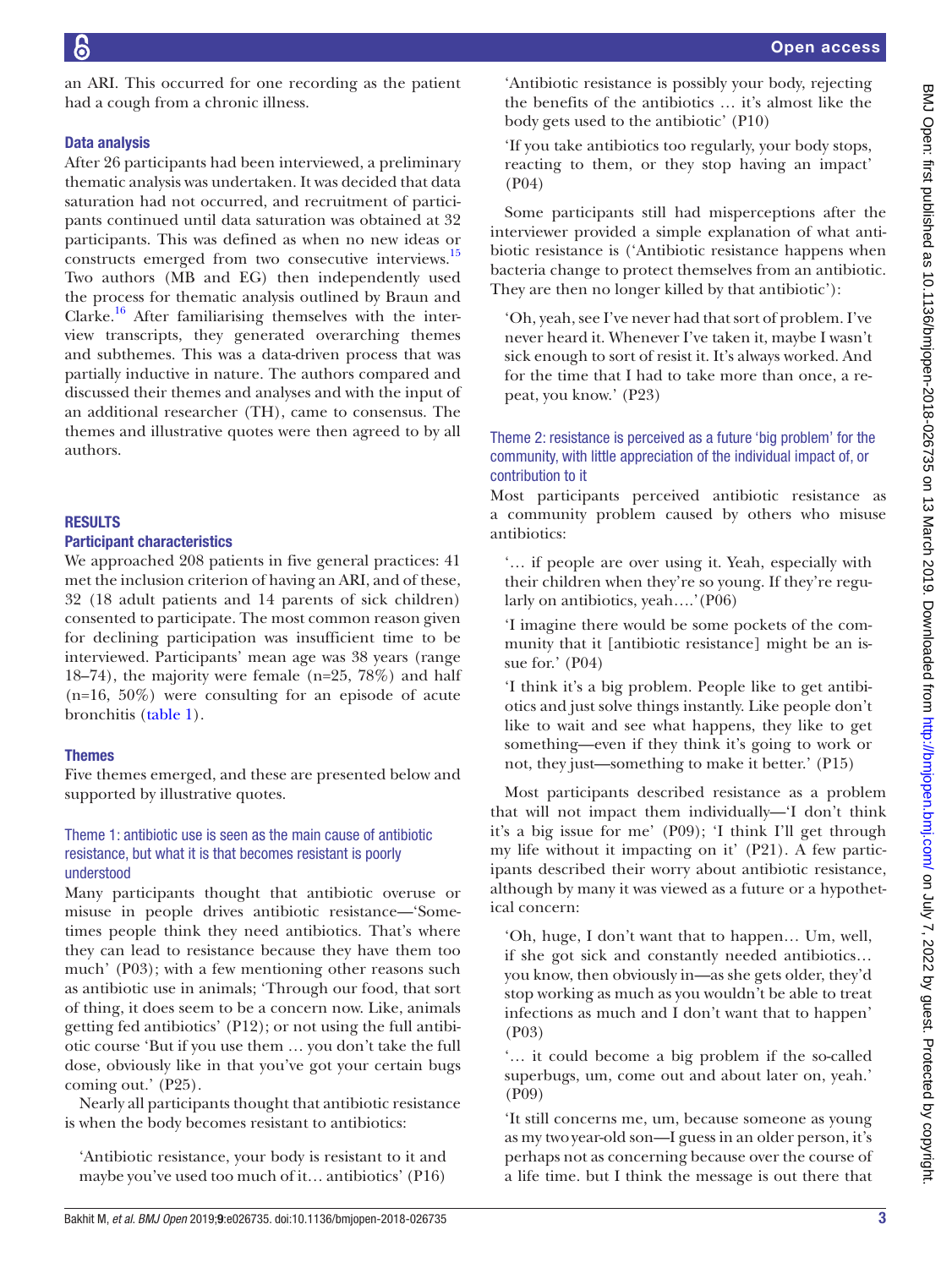# Open access

<span id="page-3-0"></span>

| <b>Table 1</b> Participant characteristics |                                |        |                                                     |                               |
|--------------------------------------------|--------------------------------|--------|-----------------------------------------------------|-------------------------------|
| <b>Participant ID</b>                      | <b>Participant age (years)</b> | Gender | <b>Presenting condition</b>                         | If child patient, age (years) |
| P01                                        | 18                             | Female | Sore throat                                         |                               |
| P02                                        | 73                             | Male   | Acute bronchitis                                    |                               |
| P03                                        | 34                             | Female | Acute otitis media<br>(AOM)                         | $\overline{1}$                |
| P04                                        | 47                             | Female | Sore throat                                         |                               |
| P05                                        | 37                             | Female | Sore throat                                         | 1.3                           |
| P06                                        | 34                             | Female | Unspecified<br>acute respiratory<br>infection (ARI) | 11                            |
| P07                                        | 38                             | Female | Acute bronchitis                                    |                               |
| P08                                        | 28                             | Female | Acute bronchitis                                    |                               |
| P09                                        | 32                             | Female | Acute bronchitis                                    | $\overline{2}$                |
| P <sub>10</sub>                            | 22                             | Male   | Acute bronchitis                                    |                               |
| P11                                        | 27                             | Female | Sore throat                                         |                               |
| P <sub>12</sub>                            | 64                             | Male   | Acute bronchitis                                    |                               |
| P <sub>13</sub>                            | 52                             | Male   | Acute bronchitis                                    | 3                             |
| P14                                        | 39                             | Male   | Acute bronchitis                                    | $\overline{c}$                |
| P <sub>15</sub>                            | 36                             | Female | <b>AOM</b>                                          | $6\phantom{1}$                |
| P <sub>16</sub>                            | 43                             | Female | Acute bronchitis                                    | 3                             |
| P17                                        | 18                             | Female | Sore throat                                         |                               |
| P <sub>18</sub>                            | 43                             | Female | Sore throat                                         |                               |
| P <sub>19</sub>                            | 70                             | Female | <b>Acute bronchitis</b>                             |                               |
| P20                                        | 45                             | Female | Sore throat                                         |                               |
| P <sub>21</sub>                            | 34                             | Male   | <b>Acute bronchitis</b>                             |                               |
| P <sub>22</sub>                            | 30                             | Female | <b>AOM</b>                                          | $\overline{4}$                |
| P <sub>23</sub>                            | 74                             | Female | Acute bronchitis                                    |                               |
| P <sub>24</sub>                            | 25                             | Female | Acute bronchitis                                    | 1.3                           |
| P <sub>25</sub>                            | 24                             | Female | Sore throat                                         |                               |
| P <sub>26</sub>                            | 18                             | Female | Acute bronchitis                                    |                               |
| P <sub>27</sub>                            | 36                             | Female | <b>Unspecified ARI</b>                              | 3                             |
| P <sub>28</sub>                            | 21                             | Male   | <b>Unspecified ARI</b>                              |                               |
| P <sub>29</sub>                            | 50                             | Female | <b>Unspecified ARI</b>                              |                               |
| P30                                        | 34                             | Female | Acute bronchitis                                    | $\overline{2}$                |
| P31                                        | 38                             | Female | Acute bronchitis                                    | 4.5                           |
| P32                                        | 35                             | Female | <b>AOM</b>                                          | 1.8                           |

maybe you need to think twice before (using antibiotics)' (P09)

# Theme 3: poor awareness that resistance can spread between family members but concern that it can

Most participants did not know that antibiotic resistance can spread between people who are in close proximity, such as family members—*'*No, I didn't even know it could spread' (P24). Some thought it would be possible:

'Um, I've never really thought about it before. My initial answer would be no, but I guess like if—yeah I guess if one of the children had a bug that was

tougher, and they gave that to the other child, then, yeah, I guess, yeah, I guess it would be' (P32).

When participants were told by the interviewer that it can, the most common reaction was concern 'concerned. Yeah, it's not a good thing' (P14) and shock 'Oh, shocked. No, I never knew that.' (P01), with some insight into the significance of the problem 'So by one person using antibiotics can create problems for the whole family… Yeah. Well, that's, um, not real good, is it?' (P19)

Some participants suggested strategies to minimise the spread of resistance such as decreasing antibiotic use '….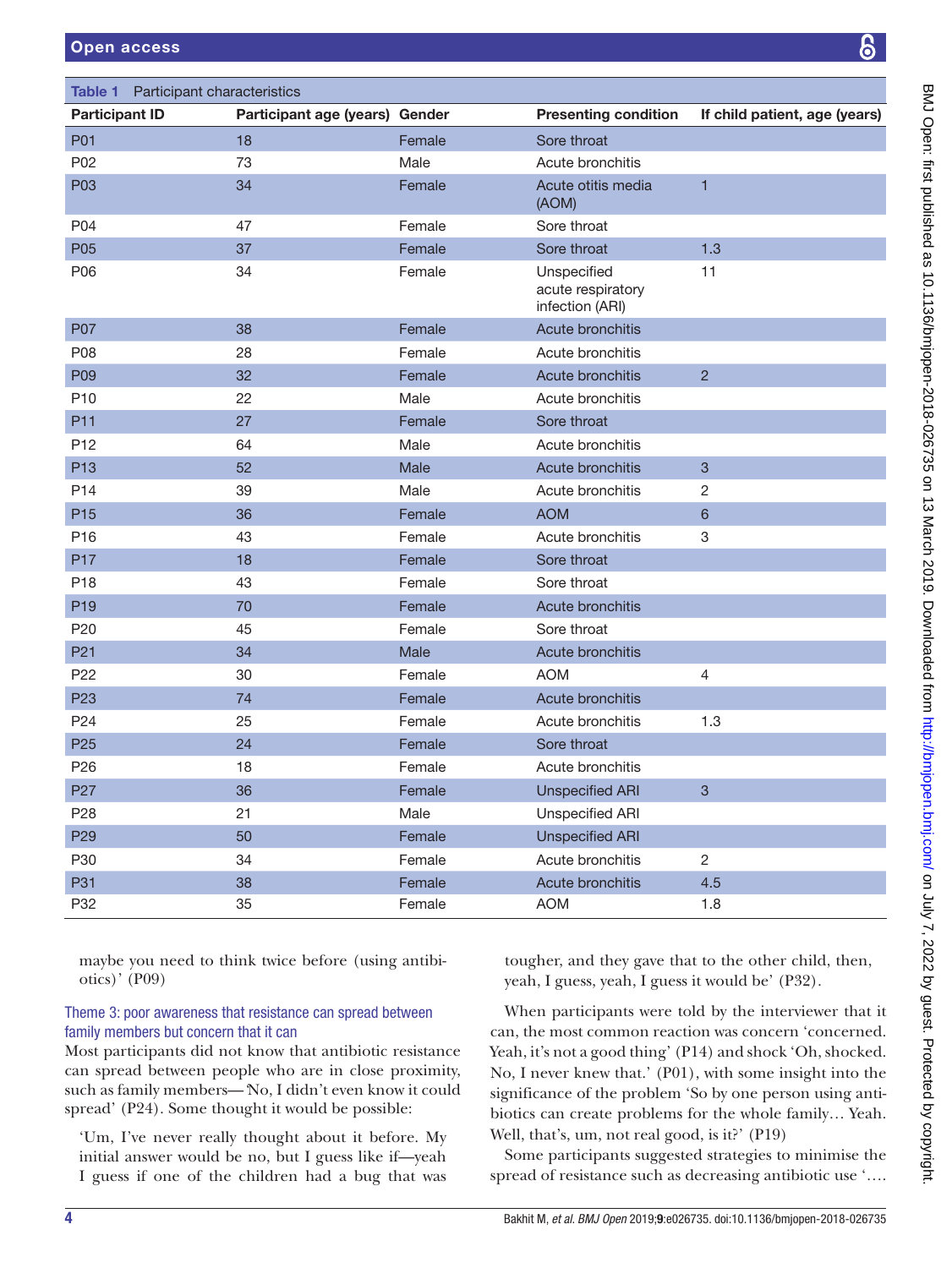so not using them too much' (P03) or with hand hygiene ('hand sanitiser' (P21), 'wash hands' (P07)).

Theme 4: low awareness that resistance can decay with time and variable impact of this knowledge on attitudes towards future antibiotic use

Most participants did not know that antibiotic resistance could decay over time:

'Oh, I've got no idea, I thought it just—that it stayed for a lifetime if you were resistant to it.' (P24)

'Oh, a long time. You'd have to—it'd take a lot of different ways to treat it' (P03)

'I imagine not, because once it's in your system, it remains there' (P09)

There was wide variation on estimation of the time to decay, ranging from days to decades:

'It wouldn't be; you wouldn't think within a couple of days… But I'm not saying 12months or anything like that' (P19)

'Oh, probably ten years or something, crazy' (P15)

After explanation from the interviewer that antibiotic resistance does decay, some participants were more hopeful about the problem of antibiotic resistance:

'…it's promising to know that there is a chance … given enough time, then they [Antibiotics] could work again' (P21)

'Yeah, well that's good that it could be then reversible' (P32)

'It makes me think that you could possibly go back to using those antibiotics if you had the similar problem maybe 18months down the track' (P10)

It was assumed by some that science will come up with solutions to manage antibiotic resistance in the future:

'I don't think it will go away, but I think maybe people are coming up with different solutions to fight it rather than antibiotics or different ways of switching off you know our body's responses and things like that.' (P15)

'it will be interesting over the next 10–15years. I think that probably there'll be some really good break throughs in—in the engineering and the science behind antibiotics…' (P21)

The impact of knowing about resistance decay on attitude towards antibiotic use was variable. Some participants indicated no change ('No different than I said before. If it means it's (antibiotics) going to save my life and help me in my health, it wouldn't make any difference at all. (P23)), whereas others expressed that knowing this made them more cautious:

'That makes me really think about it—taking antibiotics only if you really need to' (P08)

'Especially for the children it would a lot scarier that

they wouldn't be able to be treated … if they were sick and something. It's quite frightening.' (P22)

# Theme 5: antibiotics are perceived as sometimes necessary, with some awareness and consideration of their harms

Antibiotics were seen as beneficial by many participants ('only thing that helps' (P20)). The most commonly reported perceived benefits were decreased duration of illness ('taking antibiotics would make me better quicker' (P11)) and decreased severity or progression of the infection ('to make sure it doesn't go to any further stages of infection.' (P06)).

Some participants believed in the need for antibiotics, despite being told by their GP that antibiotics would not help with viruses or provide better outcomes for them:

' …the doctor said oh it's a virus, I said well I'm going to be looking after my grandchildren, it's school holidays, and I needed something to help me get over this. …and she said but they are not going to help you. I said well it's my decision at the time to have them because I didn't want my children to have what I had, you know. It was just a very bad virus I had, you know. But anyway, the antibiotics did work.' (P23)

Some participants were reluctant to take antibiotics for minor self-limiting illnesses, such as ARIs, and preferred to reserve antibiotic use for severe infections—'I would be hesitant. So, yes, maybe each time my doctor gives me antibiotics, I would ask is that necessary?' (P07), with some concerned about not wanting to overuse antibiotics—'should be more carefully applied and perhaps conservatively used.' (P18). Others' attitudes about antibiotic use were not influenced by illness severity—'… doesn't really change my opinion of it… certain antibiotics really work' (P25). Some participants' reasons for not using antibiotics were to 'give the body the best fighting chance' (P15) and by 'trying natural healing and staying healthy in the first place' (P13).

The few participants who had personal experience of antibiotic resistance were particularly cautious about antibiotic use:

'…because of my bronchitis… I have taken other medications that haven't worked. The—the doctors then had to change it… to a different medication. Yeah. Because I become resistant to others so I'm very fussy about taking them.' (P20)

There was great variability in participants' awareness of the potential harms of antibiotics. Many participants named potential side effects with commonly listed ones including 'vomiting', 'nausea', 'thrush' and 'diarrhoea'. Some mentioned 'possible resistance' as one of their concerns, but responses conveyed misunderstanding of what antibiotic resistance actually is. Some participants were not aware that antibiotics had potential harms— 'None that I'm aware of' (P21).

The patient–clinician relationship was viewed as very important when decisions about the management of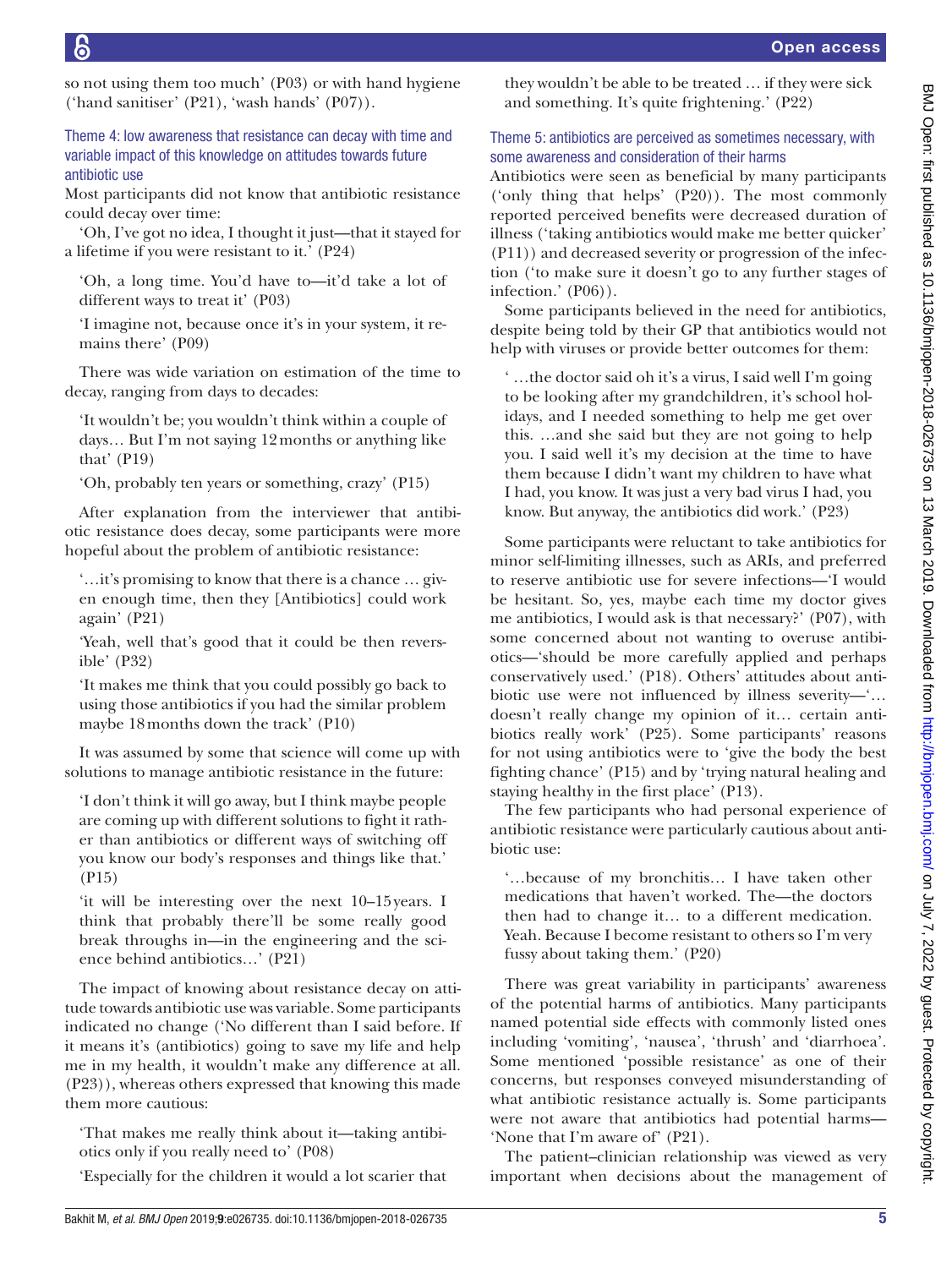infections were being made. Trust in the clinicians' recommendation for antibiotic use was mentioned by some—'as long as I can talk to my doctor and trust that the doctor is making the right decision' (P05).

Some participants described a lack of information and discussion with their clinician 'I don't have enough information to probably correctly make that call.' (P18) and were unaware of the option to not treat with antibiotics (that is, that the illness would get better without them) 'Um, well I guess when it's infected there's not really much other choice for that particular problem' (P32).

Some expressed a desire for more information about antibiotic resistance:

'Um, yeah, it would be good to know more about, um, how often you have to be taking them for resistance to build, whether individual, patient to patient' (P18).

*'*… interested in knowing more information about (antibiotic resistance)' (P15)

### **DISCUSSION**

This study has identified five major themes that related to people's understanding of antibiotic resistance and aspects of resistance such as resistance reversibility and spread among those in close proximity such as family or household members. While many participants articulated the link between antibiotic use and resistance, there was confusion about the nature of antibiotic resistance, which was often attributed to a trait of the body rather than bacteria in the microbiome. Many saw antibiotic resistance as a potential problem, rather than one that exists already, and that it was a consequence of and problem for the others in the community rather than them as an individual. Few appreciated the potential for antibiotic-resistant organisms to spread between those in close proximity, or that antibiotic resistance can decay.

Most participants reported the main benefit of antibiotic use was a decreased duration of illness. Some were aware of the potential for harm from antibiotics, including resistance. Some expressed reluctance to use antibiotics for minor self-limiting infections because of concern about overuse or misuse, whereas for others, it was not because of the potential harms but because of a preference for allowing their body to fight the infection naturally.

The poor understanding of the nature of antibiotic resistance has been found in previous studies in a general practice setting<sup>17</sup> and in non-healthcare settings.<sup>18-20</sup> A recent survey of the UK general adult population showed that lack of antibiotic resistance awareness was strongly associated with self-reported likelihood of requesting antibiotics for an influenza-like infection. $^{21}$  It appeared that patients who had personal experience of antibiotic resistance were the most reluctant to use them again, preferring to reserve their use for serious illness. A survey of the general population in Germany found that people

who knew of someone suffering from multidrug-resistant organisms, received more information by their clinician on antibiotic resistance and took less antibiotics for an infection (of any cause), compared with people who did not have any personal involvement.[19](#page-6-18)

Our finding that the lack of individual 'ownership' of contribution to, or risk of, antibiotic resistance has previously been identified in a systematic review, $12$  which showed that the public do not believe they contribute to the development of antibiotic resistance. This is complemented by the finding that some participants believe that science will find a way to solve the resistance problem, which contradicts with messages about individuals needing to change their behaviour to minimise the problem.

Many public health campaigns convey the message of antibiotic resistance and how it is promoted by inappropriate antibiotic use and misuse. The effect of some campaigns has been analysed and a decrease in antibiotic use was found.<sup>22 23</sup> Some of our findings might be useful in guiding and refining the content of messages in public health campaigns and clinical consultations about antibiotic resistance. For example, the information that developing antibiotic resistance in one's microbiome might also lead to resistance in people who are physically close to them, such as family members, could be an additional message in patient and public educational strategies to encourage appropriate antibiotic use. Most participants were quite concerned on learning about resistance spread and it prompted some to provide suggestions for how to minimise resistance development and its spread suggesting that perhaps this is the information that could contribute to altering people's attitudes and behaviour about antibiotic use for minor self-limiting illnesses.

Future research into the optimal information about antibiotic use and resistance to include in public messages and clinical consultations is recommended. This includes the potential utility of information about resistance decay and its impact on antibiotic use. Knowing that resistance decays over time if antibiotics are not used promoted hope in some people that the problem of resistance was not irreversible and that efforts to conserve antibiotic effectiveness by not using unless essential are worthwhile. However, for others, knowing that resistance decay occurs over time, may thwart attempts to encourage responsible antibiotic use.

At a clinical consultation level, better engagement with patients when antibiotics are being considered by providing a balanced discussion of antibiotic benefits and harms is encouraged. This conversation should include discussion that resistance is a potential harm of antibiotic use, and explanation of the possible consequences of it for the individual and the broader community.

A limitation of our study is that the sample is not representative of the wider Australian population as participants were recruited from one city in Australia, only those presenting with an ARI were invited, and the majority of participants were female. For a small number